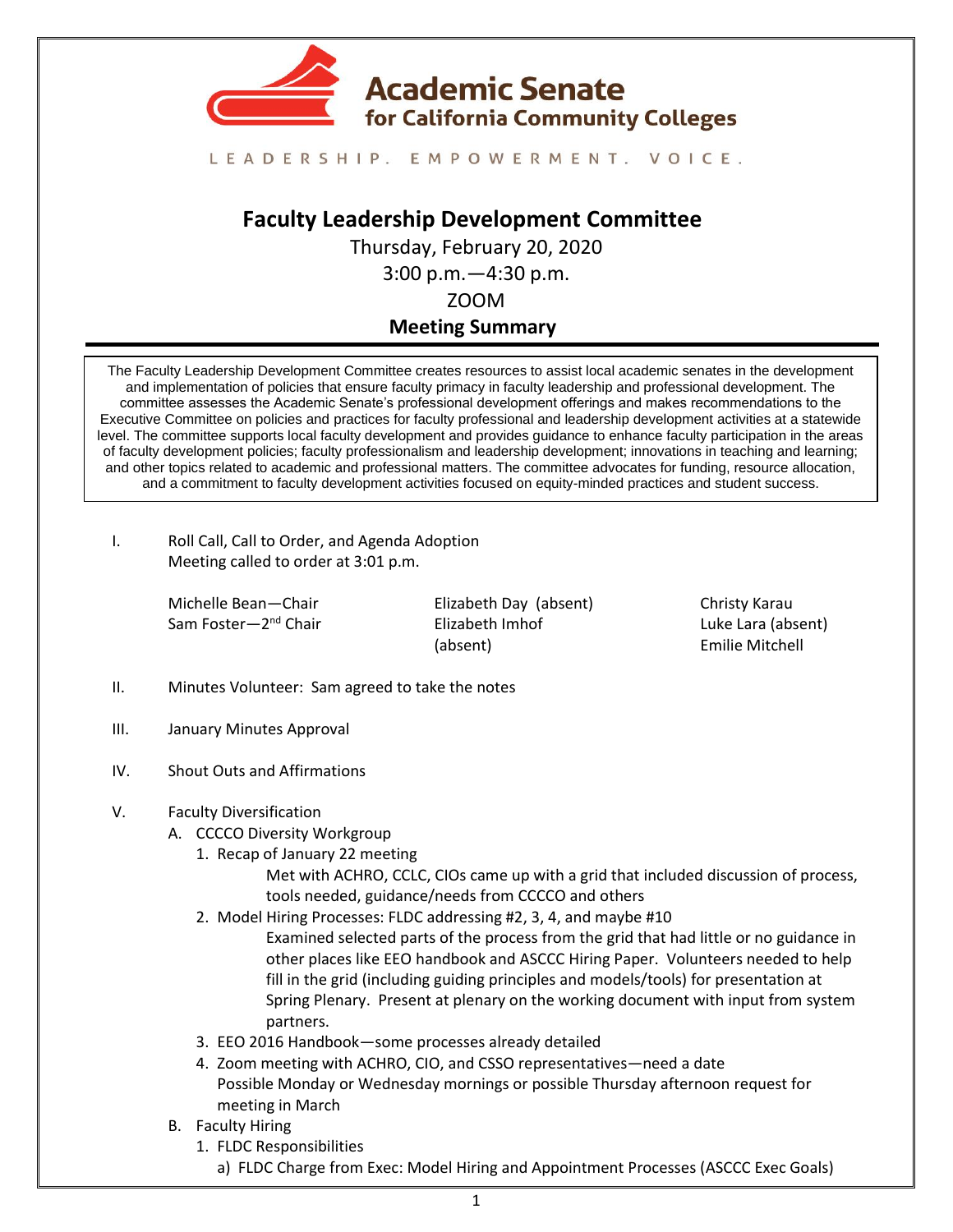- b) [Resolution Fall 2015 12.01:](https://www.asccc.org/resolutions/hiring-culturally-aware-faculty) Training Module for Hiring to Meet Diverse Student Needs
- 2. Pre-resolutions for Area meeting packets due February 21 Resolution for improving title 5 language—[click here](https://docs.google.com/document/d/17kmwXrSIGS2GzWRJBMkiNLhMvhneD0Tx3a2WqtV-ivw/edit?usp=sharing) to make comments on resolution The committee looked at the resolution and recommend sending it forward.
- 3. Guiding Hiring and Appointment Principles-[-click](https://docs.google.com/document/d/15VmCErebboz0EBeBlMU2T1MFDnqwpJaV6aFXq88TEdE/edit?usp=sharing) here to make comments The committee will continue to work on the grid to flesh it out more.
- 4. Model Hiring Processes-[-click](https://docs.google.com/document/d/1bZWGFgvZ8DbX1UqaSRc16BJX70fNAj3cJViUh47u5CI/edit?usp=sharing) here to make comments
- VI. Spring Plenary Session[s Assigned](https://asccc.org/sites/default/files/IV.%20F.%20%281%29%20Spring%20Session%202020%20Draft%20Outline%20-%20for%20Jan%2010%20Exec%20Meeting.pdf)
	- 1. Guiding Principles for Hiring Committees and Appointments (Bean, Imhof, Olivio, Buul) Jennifer Mendoza was also invited and may recommend someone from CIO group.
	- 2. Model Hiring Processes (Bean, Lara, Fermin Villegas) Emilie volunteered to help with this.
	- 3. Brown Act and Senate Committees (Bean and Roberson)
	- 4. First Minimum Qualification and Equivalency: An Equity-Minded Framework (Bean, Roberson, Eikey)
- VII. Faculty Leadership Academy
	- A. New Academy Proposal—[click here](https://docs.google.com/document/d/15ThINbdqjBSAumAySvWJeG9RFIiZBohchRUofhn5c6s/edit) Committee recommending sending this forward
	- B. Next Steps: [FELA Framework](https://docs.google.com/document/d/1ipbm951TI4L5GoqSw3npHGM_JFxK-ZEP9EcCBevPm5I/edit?usp=sharing) and Mentor Handbook (Mitchell, Day, Bean) Submitted to Exec for consideration at March meeting.
	- C. Applications updated—[click here](https://docs.google.com/document/d/1qe5jJwZzLCA1Y1O0DA4VYDttKwXFjYntGDJwQg40Uuo/edit?usp=sharing) to view. Updates to include fee structure and details were approved by committee.
	- D. CSU Credit or Flex Credit—Executive Director still investigating. Currently being researched by the ED.
	- E. Faculty Leadership Institute draft due February 18—ideas for break-outs sent to Exec Director:
		- 1. Share Your PD Needs: Help Inform Us of Your Professional Development Wish Lists in this Brave Space
		- 2. Changing Campus Culture: A Panel Discussion from Practitioners at Equity-Minded, Anti-Racist Institutions
		- 3. Pre-Session: Faculty Empowerment and Leadership Academy DAY 1
- VIII. Womyn's Survey and Faculty of Color Intersectionality
	- A. New Survey approved[: Click here](https://docs.google.com/document/d/1eLcoTUBC45rsLWxz5EraIz-LuMWy9nhYqdiadgNUd0Q/edit?usp=sharing) for updated survey questions for faculty of color groups
	- B. Professional organizations to send new survey: Puente, Umoja, A2MEND, APIHE, Latina Leadership Network, LGBTQ+ CC listserv, senate presidents, Social Justice listserv, Ethnic Studies listserv, all liaison groups
	- C. *[Rostrum](https://docs.google.com/document/d/1n6yNAwk8Yd7u8zbXivrvec0ergNUjUXJ2qFopxkB7r4/edit?usp=sharing)* article—Bean, Karau, and Rebecca Eikey
- IX. Evaluating Professional Development Activities
	- A. Standard ASCCC Even[t Survey Tool](https://drive.google.com/file/d/1SEtqgTk68iPrOei5u1MzQ8Oa08mbsSRZ/view?usp=sharing) Committee approved updates to Gender/Ethnicity questions
	- B. Survey to return for approval at March Executive meeting—[click here](https://docs.google.com/document/d/1Hw79Mph4PV9bUYcZM8dYApoqvGWMvFWZhM-B_lpVUss/edit?usp=sharing) to comment
- X. Collaborations Updates
	- A. Puente and Umoja Directors working on data for TASSC Transfer paper—did that go okay? Sam will reach out again to Eds
	- B. Anti-Racism Work
		- 1. *[Rostrum](https://docs.google.com/document/d/1u6EbWB5HlPFjI4RSGF9LH9hP3NHHPKOyJyvelj5cQc0/edit?usp=sharing)* article—Imhof and Buul
		- 2. EDAC Update—working on tools for anti-racism work: pledge, resolution, and call for a paper.